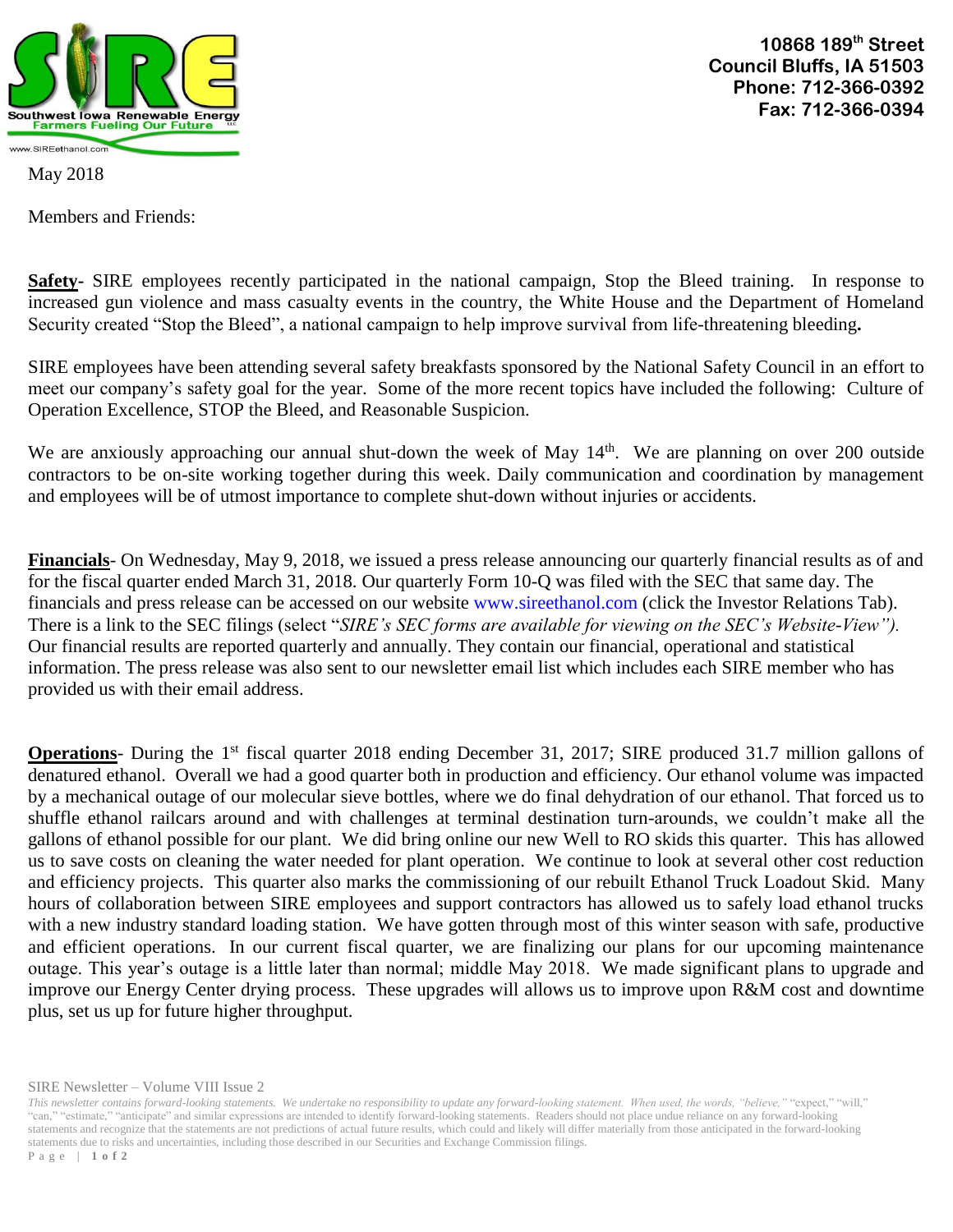**Human Resources and Training**- On May 3<sup>rd</sup> and 4<sup>th</sup>, several of our staff volunteered at West Fair, Progressive Ag Safety Days, working with Bunge volunteers to teach third grade students about various safety topics.

SIRE will be attending the Fuel Ethanol Workshop June  $11-13<sup>th</sup>$  in Omaha; additionally, we will be hosting plant tours on the 14<sup>th</sup>. This seminar looks exclusively at technologies and production approaches that look to drive down the total energy expended per gallon of ethanol produced.

We are looking forward to working with Syngenta again this year for the Stop Hunger Now event, which provides meals for children in developing countries. This event will be taking place Sunday, June 16<sup>th</sup> at Westfair. Last year we packaged over 10,000 meals in just two hours. If anyone would be interested in helping with this event please contact our office. Our employees have found it to be a very rewarding and fun morning.

SIRE is also planning on participating in the Council Bluffs community effort to construct the new Dream Playground in July.

For individuals interested in a career with SIRE, applications are always welcome and are taken online at www.SIREethanol.com. The online application can be found via the Employment tab. Check out the "open positions" tab for available jobs. We encourage individuals to apply at any time. Please contact Whitney Radford, HR Assistant or Laura Schultz, Director of Human Resources, if you have any questions about the application process or a position.

**Markets-** If you need or want to speak with a Merchandiser, you can contact the Bunge Merchandising team directly at the following numbers; Kristan Barta, 712-366-8830 for corn, DDGS and wet distillers; Dustin Ploeger, 712-366-8462, and Braiden Tom, 712-352-5017 can also help you with corn sales and distillers grain purchases. You may also contact them by calling our office 712-366-0392 and asking for a merchandiser. Remember to sign up for text or email messaging for the daily bid sheet and changes to delivery/pick-up hours.

**General Manager Notes**- Matt Gibson voluntarily tendered his resignation from the Board of Directors effective March 31, 2018. Mr. Gibson served on the Board as a designee of Bunge. Mr. Gibson also resigned from employment with Bunge effective March 31, Bunge appointed Brett Caplice to replace Mr. Gibson. Mr. Caplice is the Director of the Commercial Grain Product Line and overseas commercial activities for Bunge.

On March 6<sup>th</sup> our management team attended the Tax Cuts to Put America First event and reminded VP Pence of the importance of ethanol to Iowa and our country.We continue to promote the benefits of ethanol and the necessity of the RFS in order to reach consumers with ethanol blends. E-15 sales continue to grow and we are hopeful that President Trump will soon require USEPA to allow year round blending of E-15. Year round blending of E-15 would be a tremendous boost for our industry.

We also appreciate the support of our senators Grassley and Ernst as they continue to show great leadership against the Big Oil interests led by USEPA head Pruitt and Texas Senator Cruz. I will continue to update you as we continue to grow and improve SIRE.

Come out and support your Ethanol industry!

**Friday, May 11** – Kum & Go (Omaha) Location: 14353 Q St. Time: 10 a.m. to 2 p.m. Discount: E15 and E85 for \$0.99/gallon

SIRE Newsletter – Volume VIII Issue 2

This newsletter contains forward-looking statements. We undertake no responsibility to update any forward-looking statement. When used, the words, "believe," "expect," "will," "can," "estimate," "anticipate" and similar expressions are intended to identify forward-looking statements. Readers should not place undue reliance on any forward-looking statements and recognize that the statements are not predictions of actual future results, which could and likely will differ materially from those anticipated in the forward-looking statements due to risks and uncertainties, including those described in our Securities and Exchange Commission filings. P a g e | **2** of 2